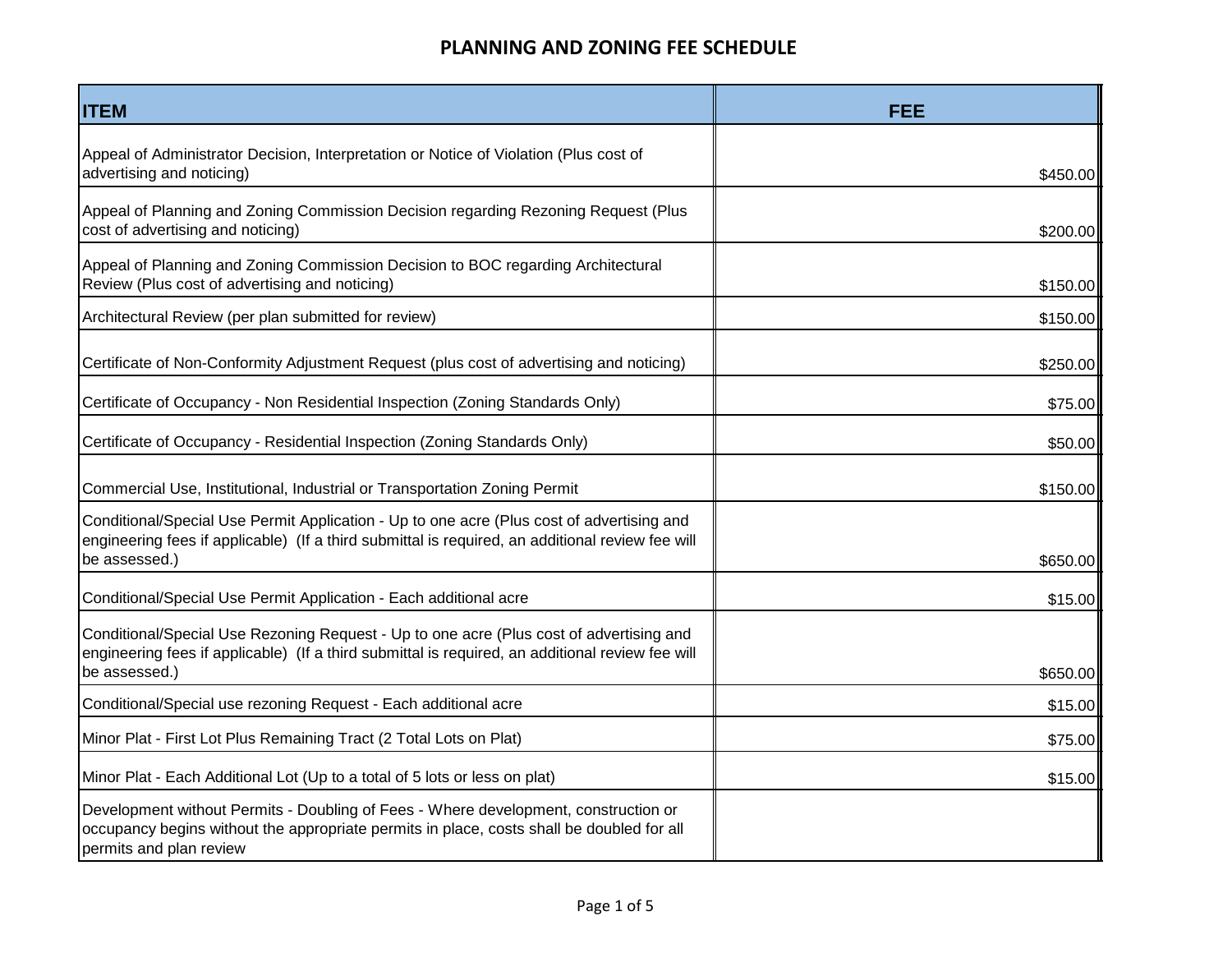| <b>ITEM</b>                                                                                                                                 | <b>FEE</b> |
|---------------------------------------------------------------------------------------------------------------------------------------------|------------|
| Extension Request for Preliminary Plat Approval (plus advertising costs)                                                                    | \$150.00   |
| Final Plat Review - Major Subdivision - Per Map (If a third submittal is required, an<br>additional review fee will be assessed.)           | \$175.00   |
| Final Plat Review - Minor Subdivision on Mylar - 5 lots or less (If a third submittal required,<br>additional review fee will be assessed.) | \$125.00   |
| Floodplain Development Permit Site Plan Review & Inspection - First Acre (Plus<br>Engineering Fees and advertising/noticing as required)    | \$200.00   |
| Floodplain Development Permit Site Plan Review & Inspection - Each Additional Acre (Plus<br><b>Engineering Fees)</b>                        | \$25.00    |
| Home Occupation Permit                                                                                                                      | \$75.00    |
| Infrastructure Guarantee / Letter of Credit-Partial Release Request (Plus Engineering<br><b>Review/Inspection Fees)</b>                     | \$125.00   |
| Infrastructure Guarantee / Letter of Credit Review (Plus Engineering Review Fees)                                                           | \$125.00   |
| Permanent Sign & Zoning Inspection                                                                                                          | \$100.00   |
| Preliminary Plat – Applicant Appeal to Elected Board (Plus cost of advertising)                                                             | \$250.00   |
| Preliminary Plat - Major Revision - Planning and Zoning Commission Hearing Required<br>(Plus Engineering Review Fees)                       | \$450.00   |
| Preliminary Plat - Minor Revision - No Planning and Zoning Commission Hearing Required<br>(Plus Engineering Review Fees)                    | \$250.00   |
| Preliminary Plat Review (Major Subdivision) - First 5 lots (Plus cost of Engineering Review)                                                | \$550.00   |
| Preliminary Plat Review (Major Subdivision) - Each Additional Lot (Plus cost of Engineering<br>Review)                                      | \$15.00    |
| Re-advertising / noticing cost due to applicant action - Base fee, plus actual cost of<br>advertising and noticing.                         |            |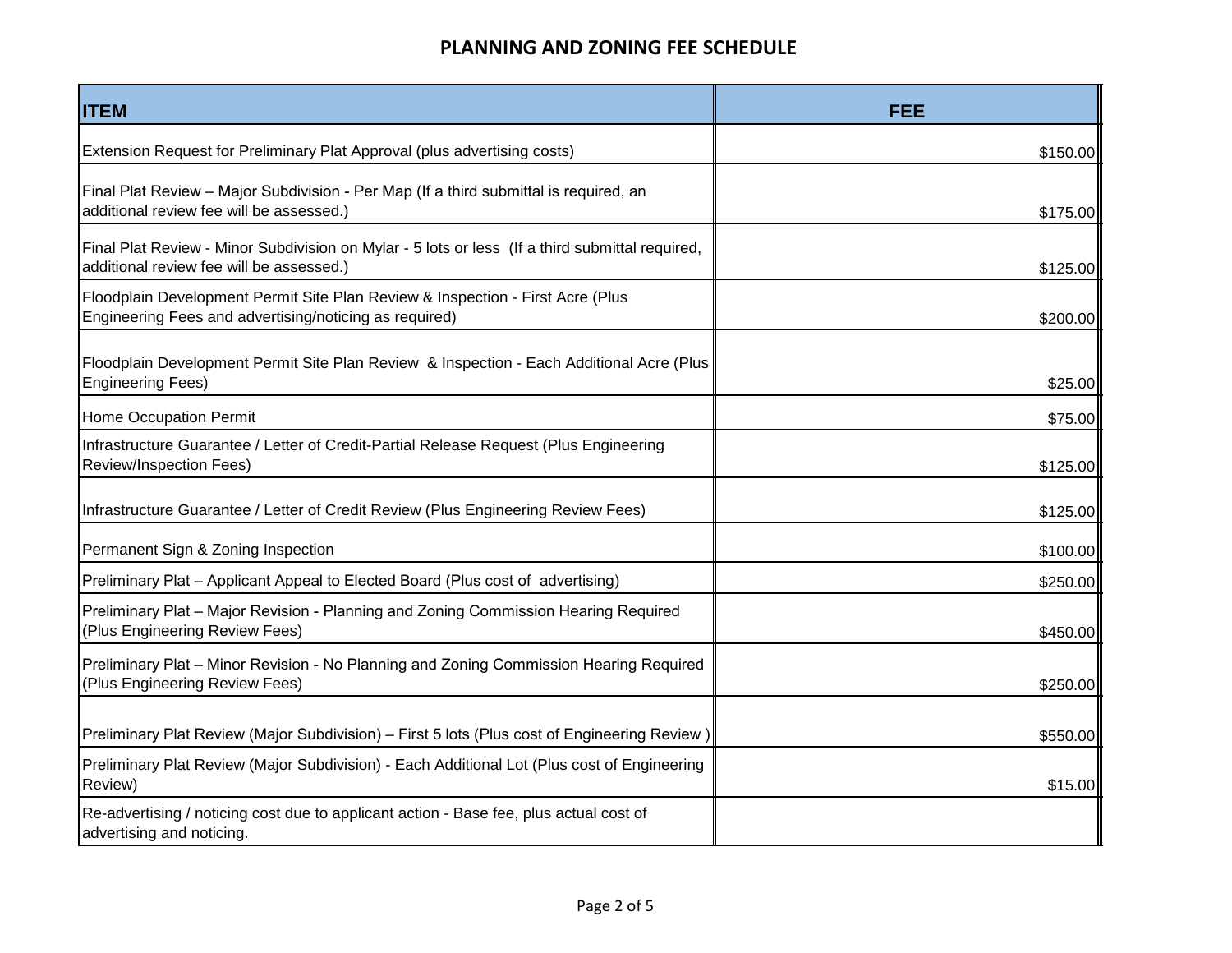| <b>ITEM</b>                                                                                                                                                                                         | <b>FEE</b> |
|-----------------------------------------------------------------------------------------------------------------------------------------------------------------------------------------------------|------------|
| Recordation Fee for all Planning and Zoning Commission items requiring that documents<br>be filed with the Register of Deeds (This fee/cost is in addition to any individual project<br>fees.)      |            |
| <b>Residential Addition</b>                                                                                                                                                                         | \$75.00    |
| <b>Residential Accessory Structure</b>                                                                                                                                                              | \$75.00    |
| Rezoning Request - Non-residential or Mixed Use - First acre (Plus cost of advertising.)                                                                                                            | \$650.00   |
| Rezoning Request-Non-residential or Mixed Use - Each additional acre                                                                                                                                | \$15.00    |
| Rezoning Request-Residential - First acre (Plus cost of advertising)                                                                                                                                | \$400.00   |
| Rezoning Request-Residential - Each additional acre                                                                                                                                                 | \$15.00    |
| Sign Installation for Notification for an Ongoing Project (Additional signs at the same<br>location, but not included in base fees) - Each Sign                                                     | \$95.00    |
| Soil Suitability Application                                                                                                                                                                        | \$100.00   |
| Single Family attached/multi-family zoning permit - First 5 Units                                                                                                                                   | \$150.00   |
| Single Family attached/multi-family zoning permit - Each additional unit                                                                                                                            | \$15.00    |
| Single Family Detached (SFD)                                                                                                                                                                        | \$100.00   |
| Manufactured home zoning permit (MH)                                                                                                                                                                | \$100.00   |
| Site Plan Review (Plus engineering fees if applicable) (If a third submittal is required, an<br>additional plan review fee will be assessed) - First Acre                                           | \$300.00   |
| Site Plan Review - Each Additional Acre (Plus engineering fees) (If a third submittal is<br>required, an additional plan review fee will be assessed)                                               | \$15.00    |
| Sketch Plat Review (Major Plat) (Plus engineering fees if applicable)                                                                                                                               | \$100.00   |
| Special Planning and Zoning Meeting Request - Base fee plus the actual cost of noticing,<br>Planning and Zoning Commission stipend and engineering fees (if applicable) for<br>associated meetings. |            |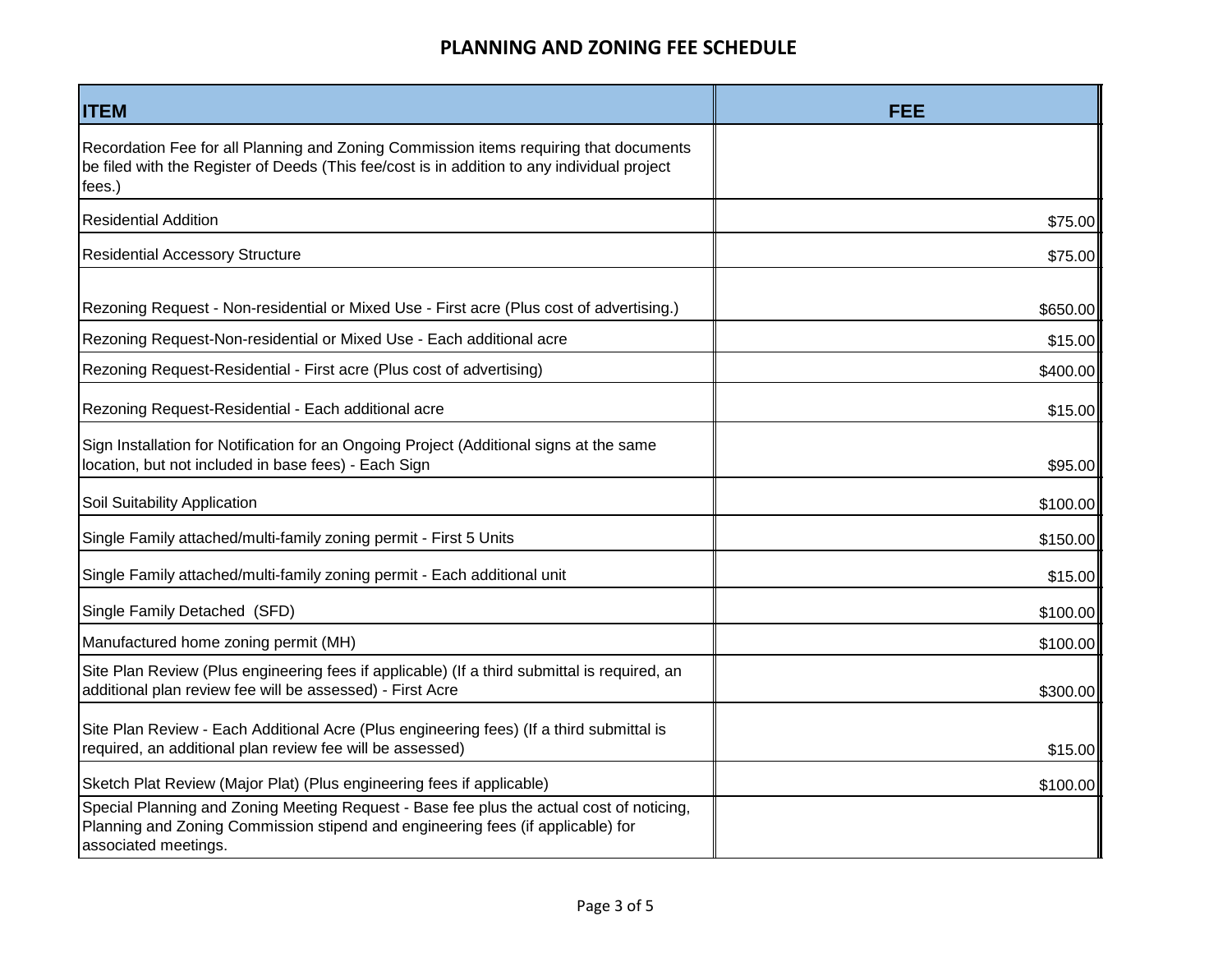| <b>ITEM</b>                                                                                                                                                                                                                                       | <b>FEE</b> |
|---------------------------------------------------------------------------------------------------------------------------------------------------------------------------------------------------------------------------------------------------|------------|
| Street Closure or Right-of-Way Abandonment Request (Plus cost of advertising, signs,<br>posting of signs, required mailings and notices)                                                                                                          | \$350.00   |
| Street Name Change Petition-Privately Initiated (Plus cost of advertising for public hearing +<br>cost of new street sign(s) and installation + cost of required mailing and notices)                                                             | \$250.00   |
| Street Signs for New Streets, when the sign(s) are already a component of a current project<br>Cost of sign production and installation, as determined by Infrastructure and Asset<br>Management                                                  |            |
| Street Signs for New Streets, when the sign(s) are NOT already a component of a current<br>project - Base fee for Planning staff time, plus the cost of sign production and installation,<br>as determined by Infrastructure and Asset Management |            |
| <b>Temporary Health Care Structure</b>                                                                                                                                                                                                            | \$75.00    |
| Temporary Health Care Structure Renewal Fee                                                                                                                                                                                                       | \$25.00    |
| <b>Temporary Sign Permit</b>                                                                                                                                                                                                                      | \$100.00   |
| <b>Temporary Use Permit</b>                                                                                                                                                                                                                       | \$100.00   |
| Variance Application - Non-residential - First acre (Plus cost of advertising and engineering<br>fees if applicable)                                                                                                                              | \$600.00   |
| Variance Application - Non-residential - Each additional acre                                                                                                                                                                                     | \$15.00    |
| Variance Application - Residential - First acre                                                                                                                                                                                                   | \$500.00   |
| Variance Application - Residential - Each additional acre                                                                                                                                                                                         | \$15.00    |
| Vested Rights Extension (Plus cost of advertising)                                                                                                                                                                                                | \$225.00   |
| Vested Rights Request - First acre (Plus cost of advertising and engineering fees if<br>applicable)                                                                                                                                               | \$450.00   |
| Vested Rights Request - Each additional acre                                                                                                                                                                                                      | \$15.00    |